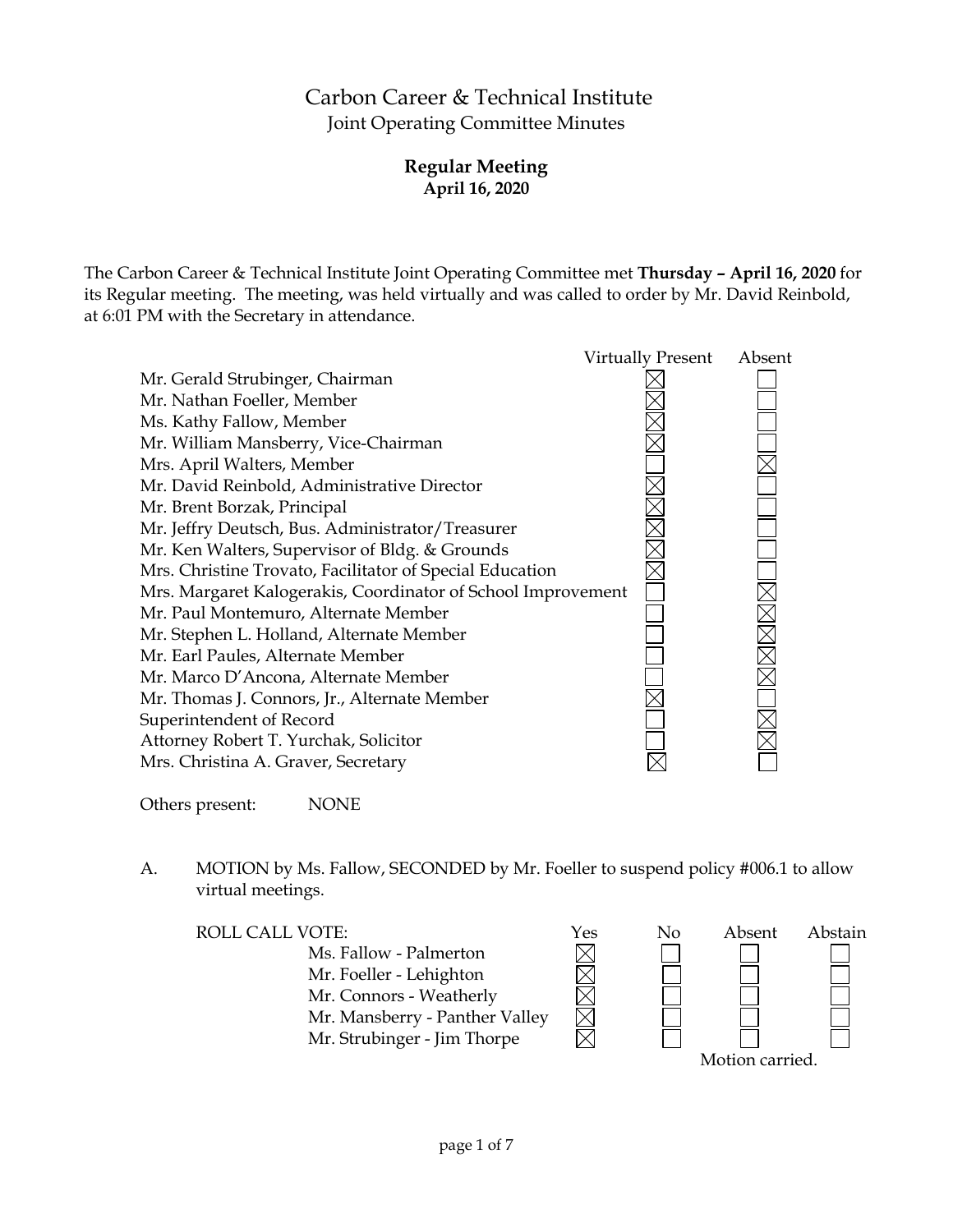B. MOTION by Ms. Fallow, SECONDED by Mr. Foeller to ratify all motions that were approved at the March 19, 2020 CCTI Joint Operating Committee meeting.



# **Approval of Minutes**

A. MOTION by Mr. Mansberry, SECONDED by Mr. Strubinger to approve the Minutes of the March 19, 2020 Regular Meeting.

VOTE: YES - 5 NO - 0 ABSENT - 0 ABSTENTIONS - 0

Motion carried.

# **Public Comments**

NONE

# **Approval of Treasurer's Report (March 2020)**

A. MOTION by Mr. Mansberry, SECONDED by Mr. Foeller to approve the Treasurer's Report for March 2020 showing a final balance of \$6,595,125.87 in the General Fund, and \$80,581.79 in the Student Activities Account.

Ms. Fallow - Palmerton Mr. Foeller - Lehighton Mr. Connors - Weatherly Mr. Mansberry - Panther Valley Mr. Strubinger - Jim Thorpe

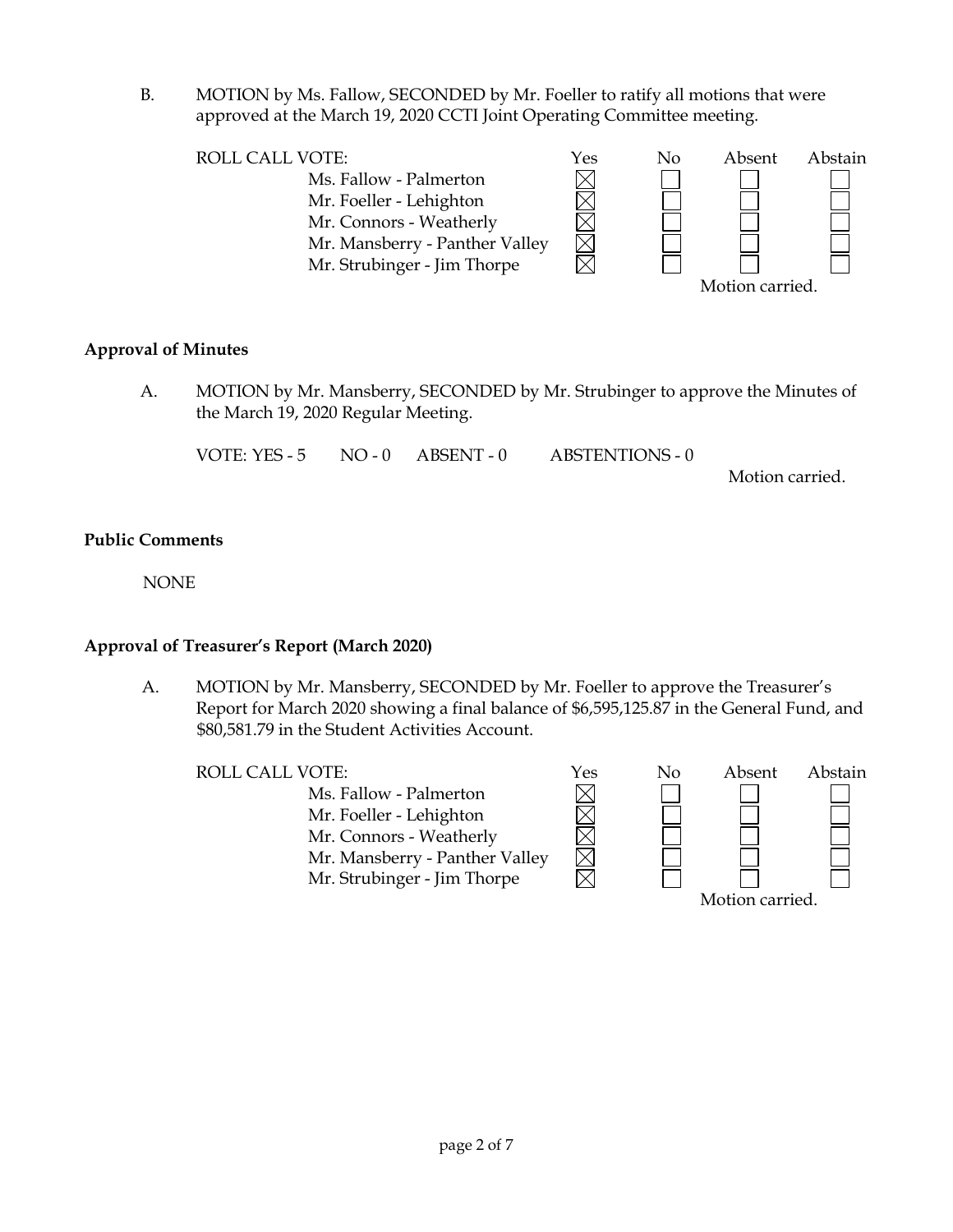# **Approval of Payment of Bills**

A. MOTION by Ms. Fallow, SECONDED by Mr. Mansberry to approve Payment of Bills - General Fund and Other Accounts.

| ROLL CALL VOTE:                | Yes | No | Absent          | Abstain |  |
|--------------------------------|-----|----|-----------------|---------|--|
| Ms. Fallow - Palmerton         |     |    |                 |         |  |
| Mr. Foeller - Lehighton        |     |    |                 |         |  |
| Mr. Connors - Weatherly        |     |    |                 |         |  |
| Mr. Mansberry - Panther Valley |     |    |                 |         |  |
| Mr. Strubinger - Jim Thorpe    |     |    |                 |         |  |
|                                |     |    | Motion carried. |         |  |

#### **Administrative Reports**

A. Director's Report – Mr. Dave Reinbold, Administrative Director

- Mr. Reinbold thanked the students, parents, all staff, administrators, and JOC members for their cooperation and patience with CCTI's transition to distance learning and planned instruction.
- He shared that on March 26 we received a \$36,000 grant to purchase equipment for our welding lab. Also, an adjustment was necessary to the Perkins grant since we were not able to spend all of the money the way it was intended. With that being said, \$10,000 will be reallocated to the welding lab. He stated that he anticipates another \$30,000 in grants by the summer so we could feasibly have \$76,000 in grant monies to update the lab. The three-year capital plan called for spending \$108,000 for the upgrades. With the aforementioned grant monies, a large chunk of that can be reallocated in the future.

#### **Items of Business**

# *Personnel*

MOTION by Mr. Foeller, SECONDED by Mr. Mansberry that the following motions be approved:

# **Part-Time Technology Assistant Approved**

A. to approve Jeffry Nietz as a substitute Part-Time Technology Assistant at the rate of \$150/day effective July 1, 2020.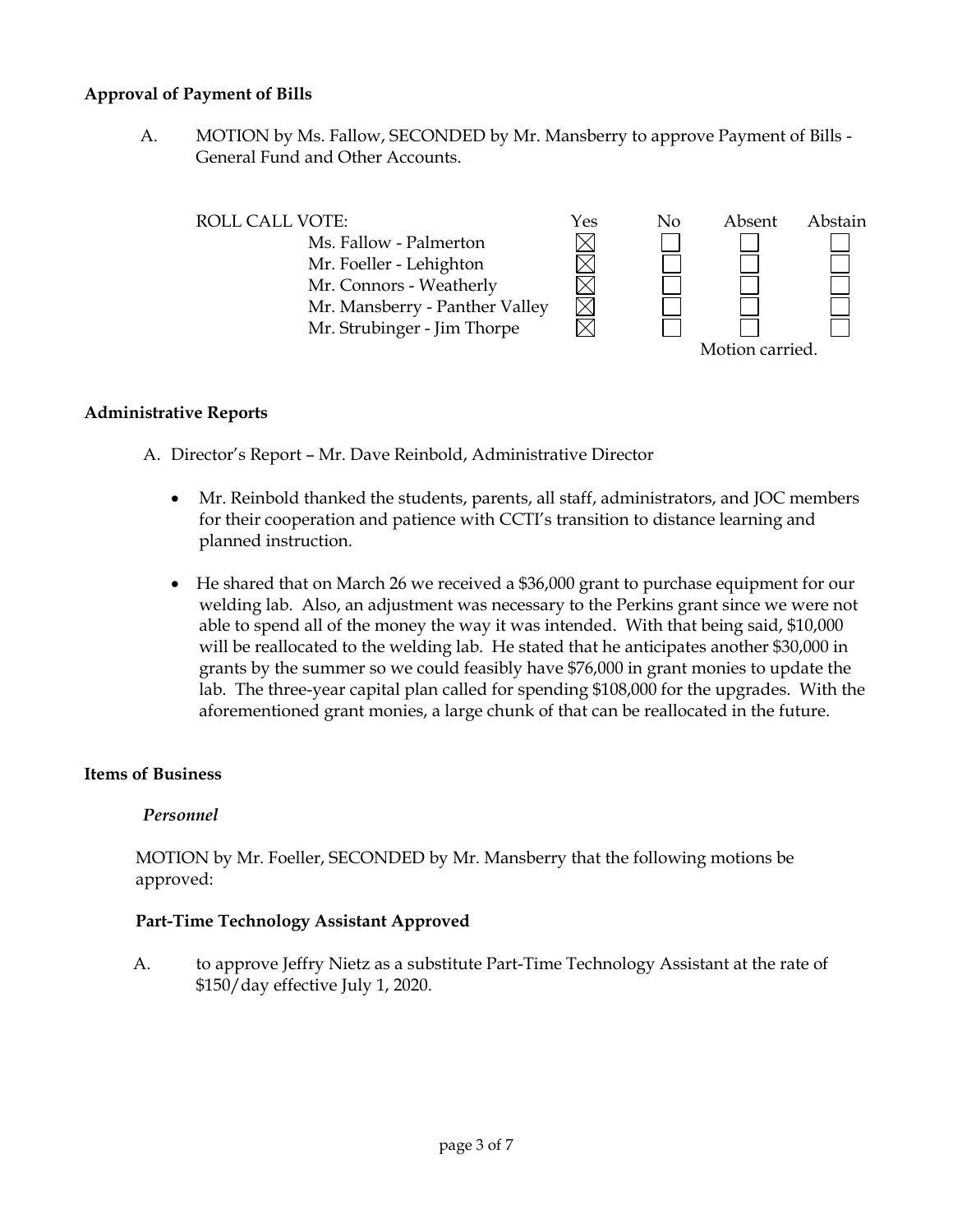# **Adult Education Instructors Approved**

B. to approve the following individuals as Adult Education Instructors on an as needed basis, at a salary of \$21.00-\$25.00 per hour effective April 17, 2020 through April 2021:

> Autumn Frey Michele Dominic Tammy Marshall Harold Resh

#### **Teacher Mentor Appointed**

C. to appoint Lisa Walck Teacher Mentor (Technical Instructor) for the period April 1, 2020 through March 31, 2021 at a stipend of \$750.00.

MMMM

岗

Ms. Fallow - Palmerton Mr. Foeller - Lehighton Mr. Connors - Weatherly Mr. Mansberry - Panther Valley Mr. Strubinger - Jim Thorpe



*Education*

NONE

*Budget & Finance*

NONE

*Buildings & Grounds*

NONE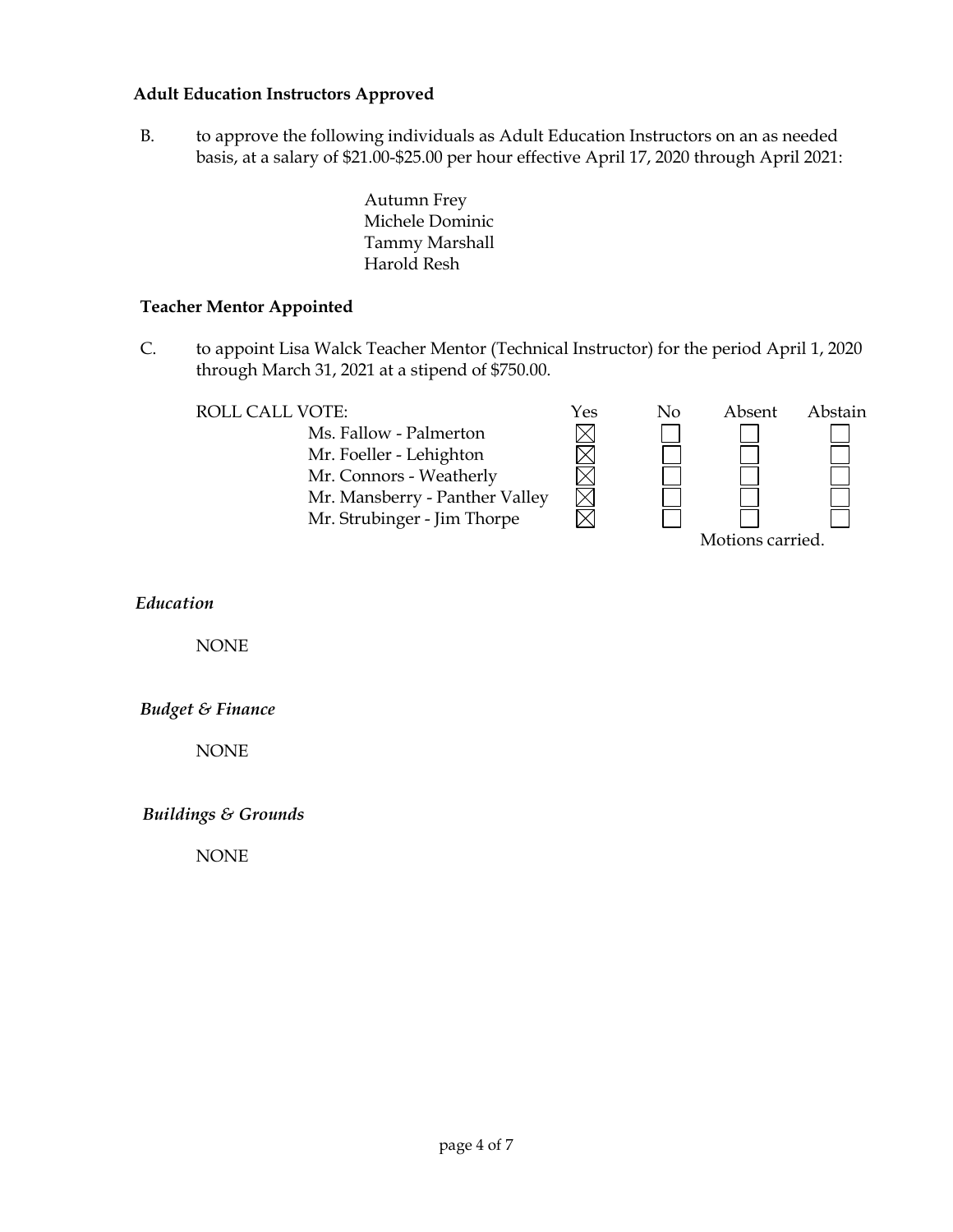# *Administrative*

# **School Calendar Days Changed**

- A. MOTION by Ms. Fallow SECONDED by Mr. Mansberry to change the following school calendar days to instructional days:
	- April 9, 2020 April 10, 2020 April 13, 2020 April 30, 2020 May 15, 2020



# **Revised Calendar Approved**

B. MOTION by Mr. Mansberry SECONDED by Mr. Foeller to approve the revised CCTI 2019-2020 Student/Teacher Calendar, as presented and to approve the graduation date of June 4, 2020.

Note: PDE has waived the 180 day requirement for students.

Ms. Fallow - Palmerton  $\boxtimes$  $\overline{\boxtimes}$ Mr. Foeller - Lehighton Mr. Connors - Weatherly Mr. Mansberry - Panther Valley Mr. Strubinger - Jim Thorpe

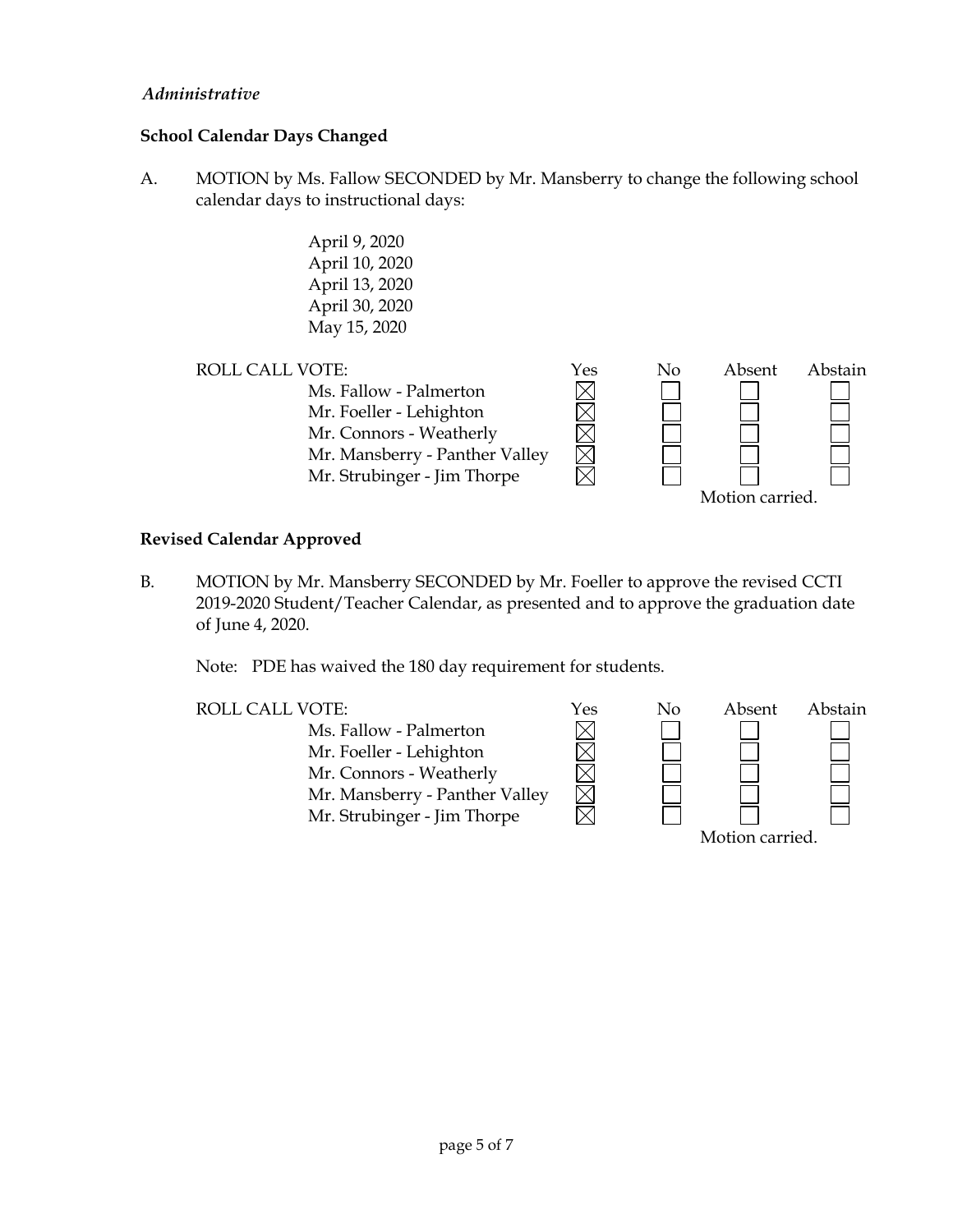# **Salutatorian and Valedictorian Naming Authorized**

C. MOTION by Ms. Fallow SECONDED by Mr. Mansberry to authorize the Principal to name the CCTI 2020 Salutatorian and Valedictorian based on their class ranking through March 13, 2020.

| <b>ROLL CALL VOTE:</b>         | Yes | Nο | Absent          | Abstain |  |
|--------------------------------|-----|----|-----------------|---------|--|
| Ms. Fallow - Palmerton         |     |    |                 |         |  |
| Mr. Foeller - Lehighton        |     |    |                 |         |  |
| Mr. Connors - Weatherly        |     |    |                 |         |  |
| Mr. Mansberry - Panther Valley |     |    |                 |         |  |
| Mr. Strubinger - Jim Thorpe    |     |    |                 |         |  |
|                                |     |    | Motion carried. |         |  |

# **Reports**

# **Foundation Report Accepted**

A. MOTION by Mr. Mansberry SECONDED by Ms. Fallow to accept the Carbon Career & Technical Institute Foundation Report, as presented.

Note: The balance in this account stands at \$1,767.03.



# **Administrative Reports**

- A. MOTION by Mr. Mansberry, SECONDED by Ms. Fallow to accept Administrative Reports from the following:
	- a. Mr. Brent Borzak, Principal
	- b. Mrs. Christine Trovato, Facilitator of Special Education
	- c. Ms. Francine Kluck, Adult Education Site Supervisor

ROLL CALL VOTE:  $\gamma$ es No Absent Abstain Ms. Fallow - Palmerton Mr. Foeller - Lehighton Mr. Connors - Weatherly Mr. Mansberry - Panther Valley Mr. Strubinger - Jim Thorpe Motion carried.